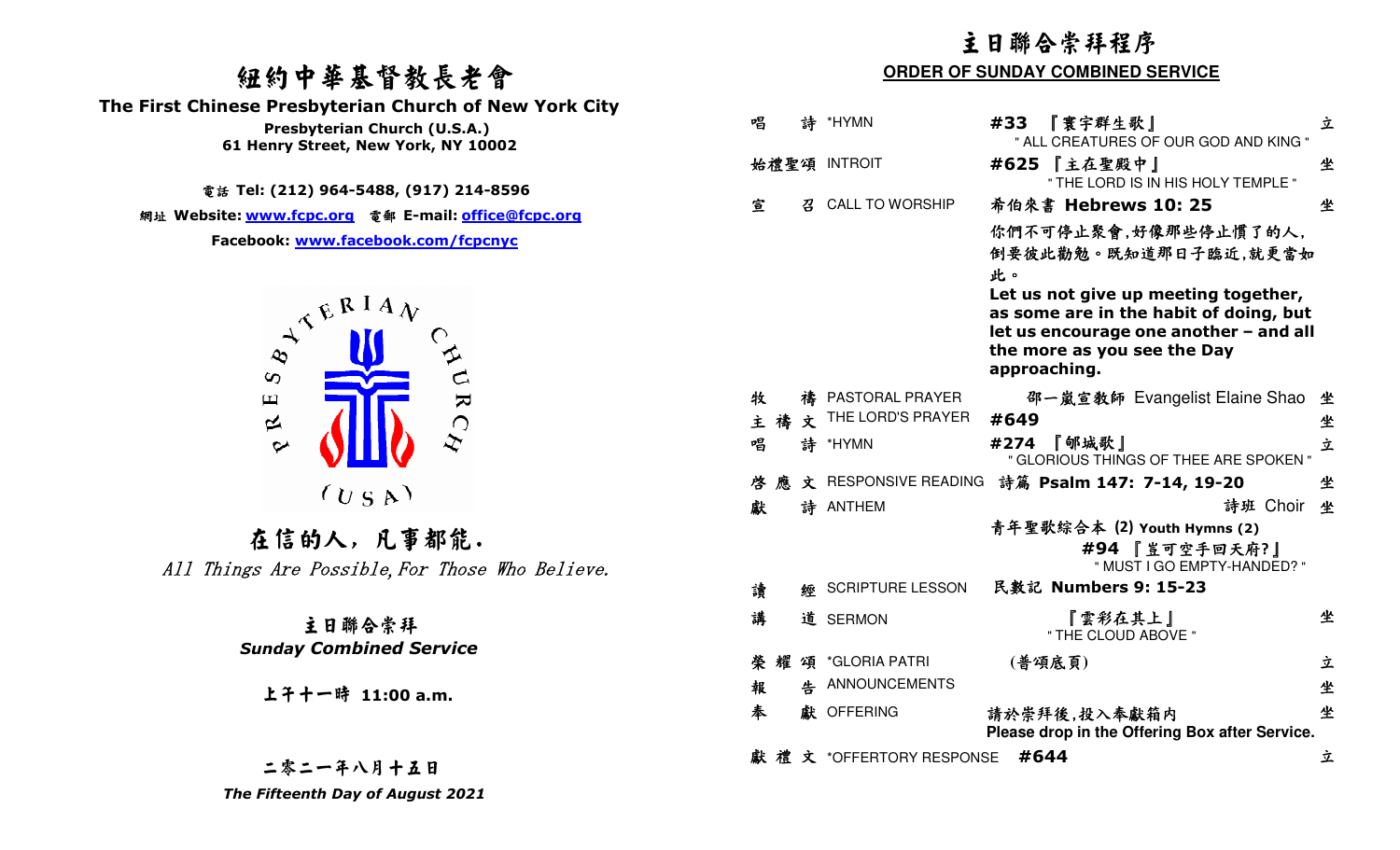| 差 | 遣 | *DISMISSAL |      | 桨美娥長老 Lider Mei Luk 立                                                            |   | 11 the Lord delig |
|---|---|------------|------|----------------------------------------------------------------------------------|---|-------------------|
|   |   |            |      | Go forth into the world to serve God and                                         |   | unfailing love    |
|   |   |            |      | human beings whom He created and love<br>after the Worship Service in the Church |   | 12 Extol the Lord |
|   |   |            |      | Sanctuary. Amen.                                                                 |   | 13 for the streng |
|   |   |            |      | 在聖殿崇拜上帝以後,你們務要踏進世界去事                                                             |   | within you.       |
|   |   |            |      | 奉上帝和祂所創造,所愛顧的全人類. 阿們!                                                            |   | 14 He grants pea  |
|   |   | 阿們頌 *AMEN  | #675 |                                                                                  | 立 | wheat.            |
| 唱 |   | 詩 *HYMN    | #619 | 『求主操舵歌』                                                                          | 立 | 19 He has reveal  |
|   |   |            |      | " JESUS, SAVIOR, PILOT ME "                                                      |   | 20 He has done t  |
|   |   |            |      |                                                                                  |   |                   |

**\*please stand**

### 啓應文: 詩篇 147 篇 7-14, 19-20

遣 \*DISMISSAL 梁美娥長老 Elder Mei Luk 立

- 
- -
	-
	-
- **春應文: 詩篇 147 篇 7-14, 19-20**<br>主席啟:你們要以感謝向耶和華歌唱,用琴向我們的上帝歌頌。<br>會眾應:祂用雲遮天,為地降雨,使草生長在山上。<br>會眾應:祂周食給走獸和啼叫的小烏鴉。<br>厳、祂和華喜愛敬畏祂和盼望祂慈愛的人。<br>應:那路撒冷啊,你要頌讚耶和華!錫安哪,你要讚美你的上帝!<br>應:耶路撒冷啊,你要頌讚耶和華!錫安哪,你要讚美你的上帝!<br>應:耶路撒冷啊,你要頌讚耶和華!錫安哪,你要讚美你的上帝!<br>應:油使你境內平安,
	-
	-
	-
	-

### **Responsive Reading: Psalm 147: 7-14, 19-20**

- 7 Sing to the Lord with thanksgiving; make music to our God on the harp.
- 8 He covers the sky with clouds; he supplies the earth with rain and makes grass grow on the hills.
- 9 He provides food for the cattle and for the young ravens when they call.
- 10 His pleasure is not in the strength of the horse, nor his delight in the legs of a man;
- 11 the Lord delights in those who fear him, who put their hope in his unfailing love.
- d, O Jerusalem; praise your God, O Zion,
- thens the bars of your gates and blesses your people
- Ice to your borders and satisfies you with the feast of
- ed his word to Jacob, his laws and decrees to Israel.
- this for no other nation; they do not know his laws.

# 講道經文:民數記 9: 15-23

- **15** 立起帳幕的那日,有雲彩遮蓋帳幕,就是法櫃的帳幕;從晚上到早晨, 雲彩在其上,形狀如火。
- **16** 常是這樣,雲彩遮蓋帳幕,夜間形狀如火。
- **17** 雲彩幾時從帳幕收上去,以色列人就幾時起行;雲彩在那裡停住, 以色列人就在那裡安營。
- **<sup>18</sup>**以色列人遵耶和華的吩咐起行**,**也遵耶和華的吩咐安營。雲彩在帳 幕上停住幾時,他氟就住營幾時。
- **<sup>19</sup>**雲彩在帳幕上停留許多日子**,**以色列人就守耶和華所吩咐的不起行。
- **20** 有時雲彩在帳幕上幾天,他們就照耶和華的吩咐住營,也照耶和華的 吩咐起行。
- **21** 有時從晚上到早晨,有這雲彩在帳幕上;早晨雲彩收上去,他們就起 行。有時晝夜雲彩停在帳幕上,收上去的時候,他們就起行。
- **22** 雲彩停留在帳幕上,無論是兩天,是一月,是一年,以色列人就住營 不起行;但雲彩收上去,他們就起行。
- **23** 他們遵耶和華的吩咐安營,也遵耶和華的吩咐起行。他們守耶和華 所吩咐的,都是憑耶和華吩咐摩西的。

### **Scripture Lesson: Numbers 9: 15-23**

15 On the day the tabernacle, the Tent of the Testimony, was set up, the cloud covered it. From evening till morning the cloud above the tabernacle looked like fire.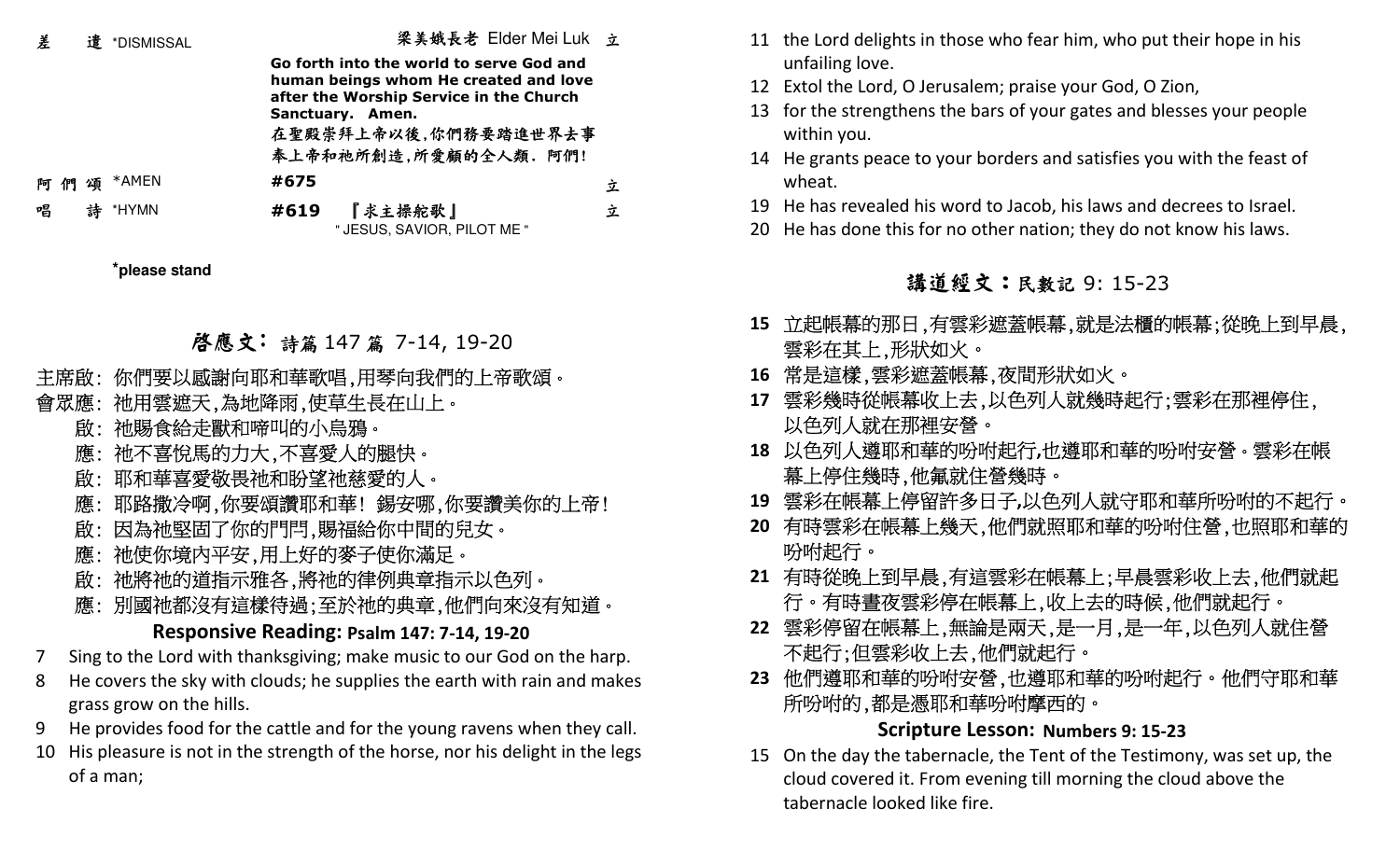- 16 That is how it continued to be; the cloud covered it, and at night it looked like fire.
- 17 Whenever the cloud lifted from above the Tent, the Israelites set out; wherever the cloud settled, the Israelites encamped.
- 18 At the Lord's command the Israelites set out, and at his command they encamped. As long as the cloud stayed over the tabernacle, they remained in camp.
- 19 When the cloud remained over the tabernacle a long time, the Israelites obeyed the Lord's order and did not set out.
- 20 Sometimes the cloud was over the tabernacle only a few days; at the Lord's command they would encamp, and then at his command they would set out.
- 21 Sometimes the cloud stayed only from evening till morning, and when it lifted in the morning, they set out. Whether by day or by night, whenever the cloud lifted, they set out.
- 22 Whether the cloud stayed over the tabernacle for two days or a month or a year, the Israelites would remain in camp and not set out; but when it lifted, they would set out.
- 23 At the Lord's command they encamped, and at the Lord's command they set out. They obeyed the Lord's order, in accordance with his command through Moses.

### 報告事項

- **1.** 歡迎首次參加主日崇拜之新朋友**,**盼望你能繼續參加聚會**,**散會後請留下姓名**,**  通訊處及電話與司事**,**以便教會與你聯絡。
- **2.** 祈禱會**:** 逢禮拜四下午二時在本堂舉行**,**歡迎各兄姊屆時參加。
- **3.** 各兄姊於教會辦公時間內每日上午九時至下午五時可用本堂電話 **(212) 964-5488** 或手提電話 **(917) 214-8596** 聯絡各同工。
- **4.** 本堂已恢復各部各團契各委員會活動。
- **5.** 本堂在網址

| now it continued to be; the cloud covered it, and at night it                                                                                                                                                                                                                                                                                                                                                                                                              | 主日崇拜事奉人員                                                                                                                                                                                                                                                                             |                                                                                |
|----------------------------------------------------------------------------------------------------------------------------------------------------------------------------------------------------------------------------------------------------------------------------------------------------------------------------------------------------------------------------------------------------------------------------------------------------------------------------|--------------------------------------------------------------------------------------------------------------------------------------------------------------------------------------------------------------------------------------------------------------------------------------|--------------------------------------------------------------------------------|
| like fire.<br>ver the cloud lifted from above the Tent, the Israelites set out;<br>er the cloud settled, the Israelites encamped.<br>ord's command the Israelites set out, and at his command they<br>ed. As long as the cloud stayed over the tabernacle, they<br>ed in camp.<br>he cloud remained over the tabernacle a long time, the Israelites                                                                                                                        | 今主日(八月十五日)<br>主日聯合崇拜<br>講員/主席<br>邵一嵐宣教師 /<br>梁美娥長老<br>指揮/司琴<br>林主恩先生 / 江友正女士<br>唐顯慶長老<br>招<br>待<br>聖壇插花<br>邵一嵐宣教師                                                                                                                                                                    | 下主日(八月廿二日)<br>主日聯合崇拜<br>李澤華牧師 / 黄李雪清執事<br>林主恩先生 /<br>江友正女士<br>陳張愛萍長老<br>邵一嵐宣敎師 |
| the Lord's order and did not set out.<br>mes the cloud was over the tabernacle only a few days; at the<br>ommand they would encamp, and then at his command they<br>et out.                                                                                                                                                                                                                                                                                                | 錄音/音響<br>梁桑南長老<br>花<br>獻                                                                                                                                                                                                                                                             | 黄惠賜執事                                                                          |
| mes the cloud stayed only from evening till morning, and when<br>in the morning, they set out. Whether by day or by night,<br>er the cloud lifted, they set out.<br>er the cloud stayed over the tabernacle for two days or a month<br>ir, the Israelites would remain in camp and not set out; but when<br>they would set out.<br>ord's command they encamped, and at the Lord's command they<br>They obeyed the Lord's order, in accordance with his command<br>I Moses. | 李立人夫人合家<br>江友正女士紀念李立人長老<br>江友正女士紀念謝銓長老<br>江友正女士紀念胡關琴英執事<br>丁德撫夫婦紀念謝銓長老<br>李陳婉卿女士合家紀念李立富先生<br>唐顯慶夫婦紀念胡關琴英執事<br>鍾遠立夫婦合家紀念胡關琴英執事<br>全哲民夫婦合家紀念胡關琴英執事                                                                                                                                     |                                                                                |
| 報告事項                                                                                                                                                                                                                                                                                                                                                                                                                                                                       | 代禱事項                                                                                                                                                                                                                                                                                 |                                                                                |
| 参加主日崇拜之新朋友,盼望你能繼續參加聚會,散會後請留下姓名,<br>電話與司事,以便敎會與你聯絡。<br>逢禮拜四下午二時在本堂舉行,歡迎各兄姊屆時參加。<br>敎會辦公時間内每日上午九時至下午五時可用本堂電話(212)<br>188 或手提電話 (917) 214-8596 聯絡各同工。<br>復各部各團契各委員會活動。<br>址 WWW.fcpc.org 上载主日週刊,講道,請瀏覽及收聽。                                                                                                                                                                                                                                                                    | 1.為本堂各同工、全體長老、執事、董事及領袖們在教會中事奉的心志禱告。<br>2.為祈禱會禱告。求聖靈感動更多弟兄姊妹同心合意為教會守望。<br>3.為紐約市華埠社區禱告。願本堂藉著崇拜、關懷、社區服務、網絡福音廣播<br>節目廣傳福音。<br>4.為身體和心靈軟弱的弟兄姊妹禱告。求主醫治,使他們早日康復:<br>吳秀琼女士、林伍新蘭女士、陳玉金女士、張淑德女士、劉浪波夫人、<br>陳伍愛娣女士、黃德夫人、王金鐲先生。<br>5.為本堂聘牧事工禱告。求主差遣合適主任牧師來牧養教會。<br>6.胡關琴英執事主懷安息,安息禮拜已舉行,願主安慰其親人。 |                                                                                |

- 
- 
- 
- 
- 
-